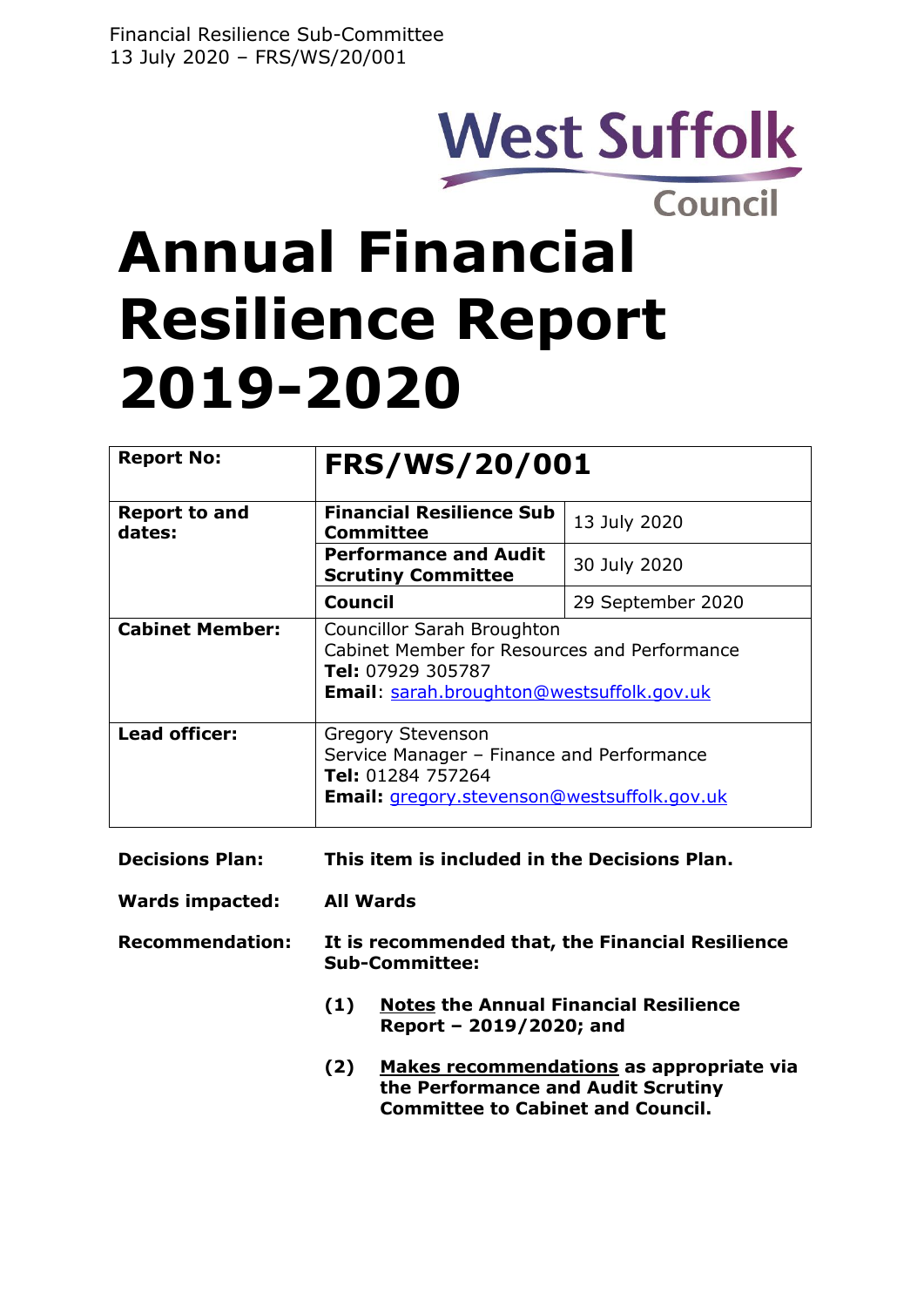## **1. Annual Report 2019 – 2020**

1.1 The purpose of this report is to report on the Investment Activities of West Suffolk Council from 1 April 2019 to 31 March 2020.

### 1.2 **Interest Earned from Treasury Investments during the year**

- 1.3 The 2019/20 Annual Treasury Management and Investment Strategy Statements (TMS/SE/19/002/PAS/FH/19/007 approved 19 February 2019) sets out the Council's projections for the current financial year. The budget for investment income in 2019/20 was £142,141 which was based on a 0.90% target average rate of return on investments.
- 1.4 At the end of March 2020 interest actually earned during the financial year amounted to £389,892 (average rate of return of 0.828%) against a budget for the year of £142,141 (average rate of return of 0.90%); a budgetary surplus of £247,751.
- 1.5 The table below summaries the interest earned and the average rate of return achieved and compares with the LIBOR 3 month average at 31 March 2020.

| <b>INTEREST EARNED &amp; AVERAGE RATE OF RETURN SUMMARY</b> |                   |                |                 |  |  |
|-------------------------------------------------------------|-------------------|----------------|-----------------|--|--|
|                                                             | <b>Total</b>      | <b>Average</b> |                 |  |  |
|                                                             | <b>Average</b>    | <b>Rate of</b> | <b>Interest</b> |  |  |
| <b>Investment Category</b>                                  | <b>Investment</b> | Return (%)     | <b>Earned</b>   |  |  |
| <b>Temporary Investments</b>                                |                   |                |                 |  |  |
| (Term Deposits)                                             | 1,625,666         | 0.807%         | 161,747         |  |  |
| Lloyds 95 Day Account                                       | 2,412,223         | 1.014%         | 28,933          |  |  |
| Santander 365 Day Account                                   | 8,000,000         | 1.150%         | 92,252          |  |  |
| Santander 180 Day Account                                   | 1,000,000         | 0.950%         | 9,526           |  |  |
| Santander 95 Day Account                                    | 500,000           | 0.850%         | 4,262           |  |  |
| Lloyds Treasury Account                                     | 5,426,798         | 0.629%         | 33,869          |  |  |
| <b>Barclays Deposit Account</b>                             | 5,287,021         | 0.452%         | 23,984          |  |  |
| <b>Local Authorities</b>                                    | 4,543,379         | 0.768%         | 20,928          |  |  |
| <b>CCLA</b>                                                 | 3,601,036         | 0.756%         | 14,391          |  |  |
| Total Overall Average Return on Investments %               | 0.828%            |                |                 |  |  |
| Total Interest Earned - 1 April 2019 to 31 March 2020       | £389,892          |                |                 |  |  |
| <b>LIBOR 3 month Average</b>                                |                   |                | 0.652%          |  |  |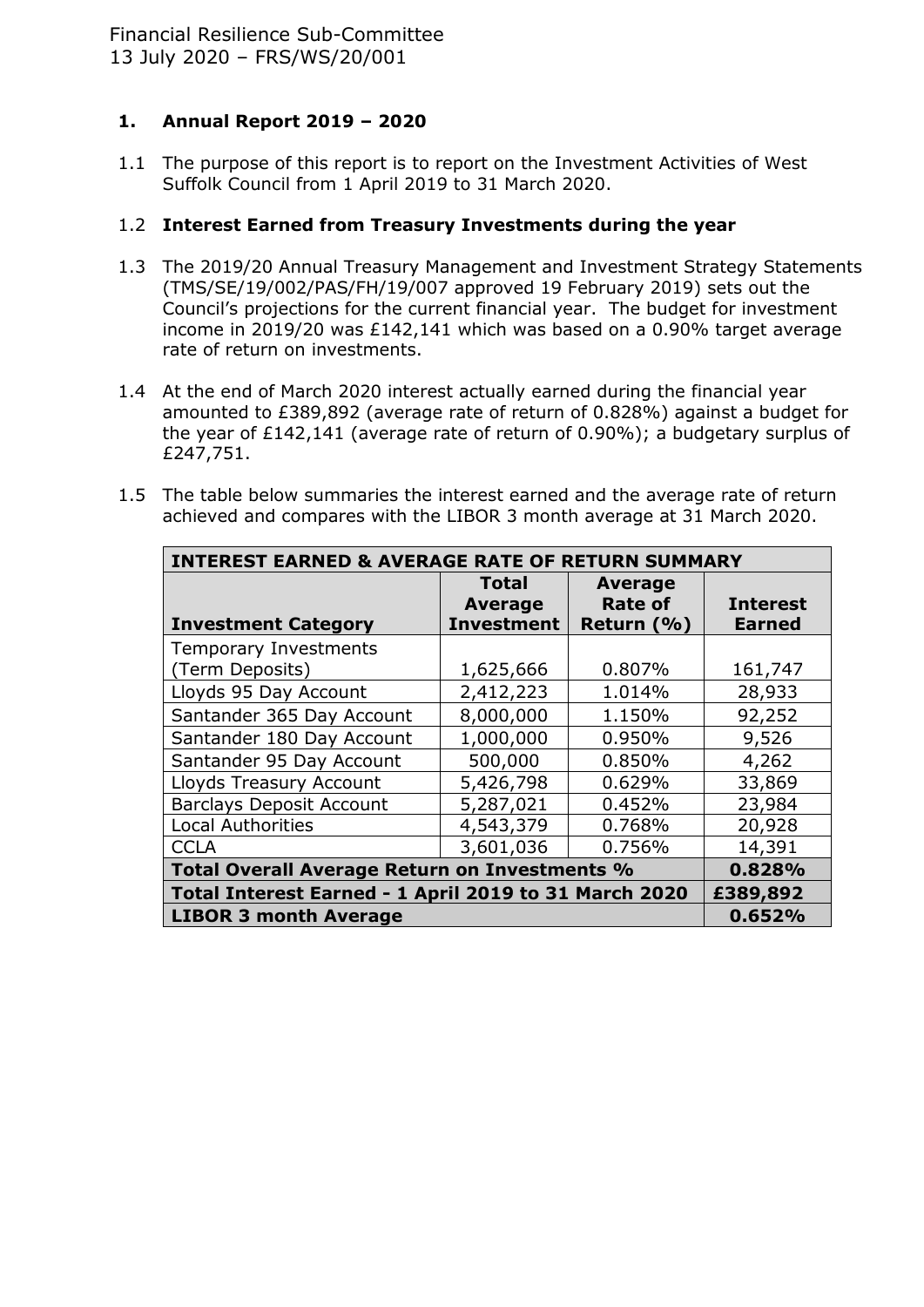1.6 The table below summarises the investment activities during the period:

| <b>TREASURY MANAGEMENT - INVESTMENT ACTIVITY SUMMARY</b> |             |  |  |  |  |
|----------------------------------------------------------|-------------|--|--|--|--|
|                                                          | 2019/20     |  |  |  |  |
| <b>Opening Balance 01 April 2019</b>                     | 42,750,000  |  |  |  |  |
| Investments made during the year (including              |             |  |  |  |  |
| transfers to business reserve accounts)                  | 123,400,000 |  |  |  |  |
| <b>Sub Total</b>                                         | 166,150,000 |  |  |  |  |
| Investments realised during the year (including          |             |  |  |  |  |
| withdrawals from business reserve accounts)              | 136,250,000 |  |  |  |  |
| <b>Closing Balance 31 March 2020</b>                     | 29,900,000  |  |  |  |  |

1.7 The table below shows the list of investments held as at 31 March 2020:

| <b>Investments held as at 31 March 2020</b> |                  |                 |               |                 |  |  |  |  |
|---------------------------------------------|------------------|-----------------|---------------|-----------------|--|--|--|--|
| <b>Counterparty</b>                         | <b>Principal</b> | <b>Interest</b> | <b>Date</b>   | <b>Date</b>     |  |  |  |  |
|                                             | <b>Amount</b>    | Rate            | <b>Loaned</b> | <b>Returned</b> |  |  |  |  |
| Lloyds 95 Day Account                       | 2,400,000        | 0.45%           | 01/04/19      | notice          |  |  |  |  |
| Santander 365 Day Acc                       | 8,000,000        | 1.15%           | 01/04/19      | notice          |  |  |  |  |
| Santander 180 Day Acc                       | 1,000,000        | 0.95%           | 01/04/19      | notice          |  |  |  |  |
| Santander 90 Day Acc                        | 500,000          | 0.85%           | 01/04/19      | notice          |  |  |  |  |
| Lloyds Treasury Account                     | 6,000,000        | 0.65%           | 05/04/19      | call            |  |  |  |  |
| <b>Barclays Deposit Account</b>             | 6,000,000        | 0.45%           | 01/04/19      | call            |  |  |  |  |
| <b>CCLA Money Market Fund</b>               | 6,000,000        | 0.90%           | 03/09/19      | call            |  |  |  |  |
| <b>TOTAL</b>                                | 29,900,000       |                 |               |                 |  |  |  |  |

*Note: No fixed term deposits were held at 31 March 2020*

#### **2. Borrowing and Capital Costs - Affordability**

- 2.1 The 2019/2020 Budget had, assumptions on borrowing for capital projects included within it. This borrowing was based around three main projects:
	- West Suffolk Operational Hub
	- Mildenhall Hub
	- Investing in our Growth Fund

There is also the long-standing £4.0m loan relating to the Newmarket Leisure Centre and £2.29m of internal borrowing relating to the purchase of the Toggam Solar Farm.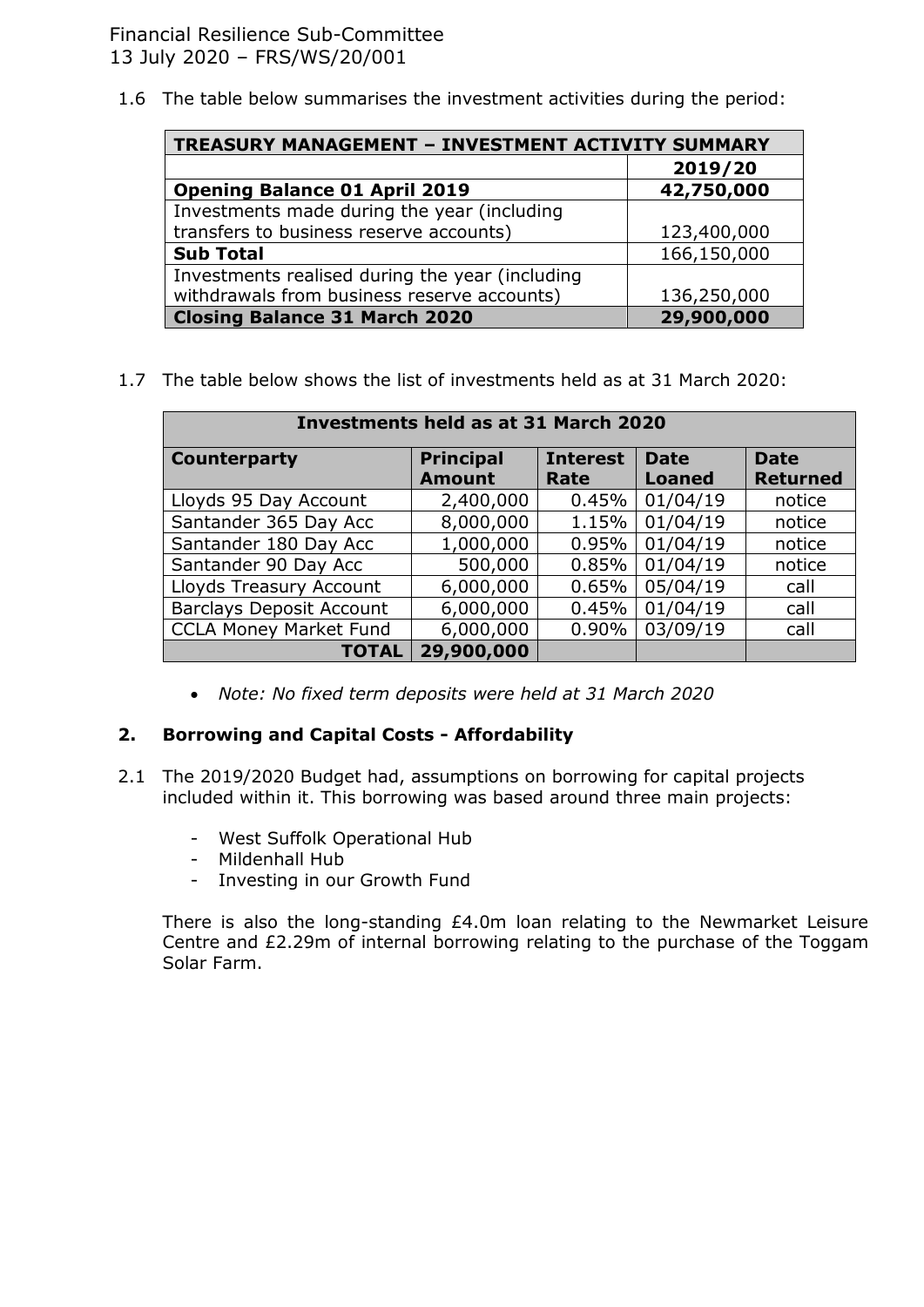2.2 The details of these Budgets is laid out below:

| SUMMARY OF CAPITAL BORROWING BUDGET 2019/2020               |                                                                     |                                                               |                         |  |  |
|-------------------------------------------------------------|---------------------------------------------------------------------|---------------------------------------------------------------|-------------------------|--|--|
| <b>Project</b>                                              | <b>External</b>                                                     | <b>Servicing Costs</b>                                        |                         |  |  |
|                                                             | <b>Borrowing</b><br><b>Requirement</b><br>(Budget + 18/19<br>C/Fwd) | <b>Minimum</b><br><b>Revenue</b><br><b>Provision</b><br>(MRP) | <b>Interest Payable</b> |  |  |
| Investing in our<br>Growth Fund                             | £27,211,713                                                         | £316,500                                                      | £144,000                |  |  |
| Mildenhall Hub                                              | £18,391,029                                                         | $£0*$                                                         | £0*                     |  |  |
| <b>West Suffolk</b><br><b>Operational Hub</b>               | £7,436,208                                                          | £72,000                                                       | £79,000                 |  |  |
| Newmarket Leisure<br>Centre (FHDC)                          | £4,000,000                                                          | £113,000                                                      | £169,600                |  |  |
| Toggam Solar Farm                                           | $E0**$                                                              | £91,000                                                       | £51,000                 |  |  |
| 20 High St Haverhill                                        | $£0**$                                                              | £49,300                                                       | £14,000                 |  |  |
| 113 High St<br>Newmarket                                    | $£0**$                                                              | £24,930                                                       | £5,000                  |  |  |
| Olding Road DHL<br>Depot                                    | $£0**$                                                              | £197,750                                                      | £32,000                 |  |  |
| Vicon House,<br>Western Way                                 | £3,375,059                                                          | £46,500                                                       | £105,000                |  |  |
| <b>Unallocated Capital</b>                                  | £3,000,000                                                          | £75,000                                                       | £82,500                 |  |  |
| <b>Total borrowing</b><br>and associated<br>servicing costs | £63,414,009                                                         | £985,980                                                      | £682,100                |  |  |
| % of Gross<br><b>Revenue Income</b><br><b>Budget ***</b>    |                                                                     | 2.1%                                                          | 1.4%                    |  |  |

\* Mildenhall Hub will not be completed within 2019/20. Borrowing costs are not planned until the site is active.

\*\* Business cases assessed on the basis of borrowing. These purchases were made in 2018/19 using available cash reserves. A full year of MRP is budgeted but interest only from the planned borrowing date of January 2020. \*\*\* Referred to as Net Revenue Budget in previous reports and capital strategy title amend to make relationship to West Suffolk gross revenue income budget £52.0m) clearer.

2.3 The affordability of borrowing and capital costs is a key metric in our financial planning and resilience assessments. Current and future financial affordability and resilience to such costs is key when evaluating any new opportunities. As set out in the approved West Suffolk Capital Strategy we are using the % of the Gross Revenue Income Budget for both MRP and Interest Payable to assess the Councils affordability position. In other words, how much (in % terms) of our gross revenue income budget is committed to servicing our external debt.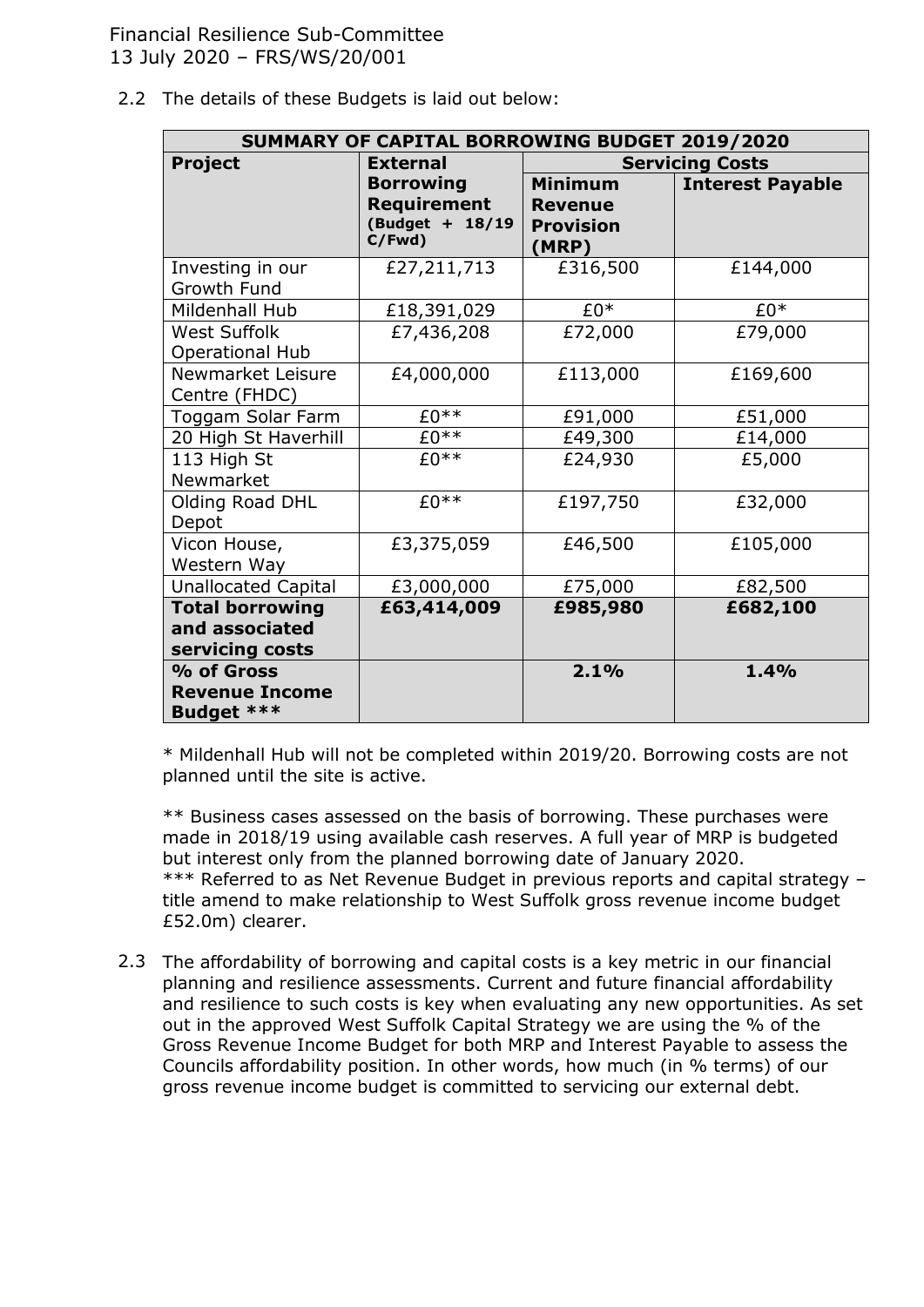2.4 The position on each of these projects for the full year of 2019/20 is as below:

| <b>SUMMARY OF CAPITAL BORROWING FOR 2019/20</b> |                                     |                                                                                                                |                                                               |                                   |  |
|-------------------------------------------------|-------------------------------------|----------------------------------------------------------------------------------------------------------------|---------------------------------------------------------------|-----------------------------------|--|
| <b>Project</b>                                  | <b>External</b><br><b>Borrowing</b> | Use of<br><b>Available</b><br><b>Revenue</b><br><b>Reserves</b> (in<br>place of External<br><b>Borrowing</b> ) | <b>Minimum</b><br><b>Revenue</b><br><b>Provision</b><br>(MRP) | <b>Interest</b><br><b>Payable</b> |  |
| Investing in our<br>Growth Fund                 | £0                                  | £4,601,877                                                                                                     | £22,392                                                       | £0                                |  |
| Mildenhall Hub                                  | £0                                  | £11,119,696                                                                                                    | £0                                                            | £0                                |  |
| <b>West Suffolk</b><br><b>Operational Hub</b>   | £0                                  | £9,643,115                                                                                                     | £59,611                                                       | £0                                |  |
| Newmarket Leisure<br>Centre (FHDC)              | £4,000,000                          | £0                                                                                                             | £42,523                                                       | £170,994                          |  |
| Toggam Solar<br>Farm                            | £0                                  | £0                                                                                                             | £24,717                                                       | £0                                |  |
| 20 High St<br>Haverhill                         | £0                                  | £0                                                                                                             | £29,402                                                       | £0                                |  |
| 113 High St<br>Newmarket                        | £0                                  | £0                                                                                                             | £11,156                                                       | £0                                |  |
| Olding Road DHL<br>Depot                        | £0                                  | £0                                                                                                             | £147,243                                                      | £0                                |  |
| Vicon House,<br>Western Way                     | £0                                  | £3,498,679                                                                                                     | £51,907                                                       | £0                                |  |
| 33-35 High Street,<br>Haverhill*                | £0                                  | £376,400                                                                                                       | £4,992                                                        | £0                                |  |
| <b>Unallocated Capital</b>                      | £0                                  | £0                                                                                                             | £0                                                            | £0                                |  |
|                                                 |                                     |                                                                                                                |                                                               |                                   |  |
| <b>Sub total</b>                                |                                     | £4,000,000 £29,239,767                                                                                         | £393,943                                                      | £170,994                          |  |
| <b>Total Borrowing</b>                          |                                     | £33,239,767                                                                                                    |                                                               |                                   |  |
| % of Gross<br><b>Revenue Income</b>             |                                     |                                                                                                                | 0.8%                                                          | 0.3%                              |  |

- 2.5 The original forecast position moved due to the following reasons:
	- No requirement of external borrowing in 2019/20.
	- £4.601m of the Growth Fund being invested in:
		- o Provincial House, Hill
		- o 17/18 Cornhill, Bury St Edmunds
		- o Elsey's Yard, Bury St Edmunds
	- Haverhill Research Park loan not being required until 2020/21.

The impact of these changes was a reduction in forecast Interest Payable of £511,106 in 2019/2020.

2.6 The improvement in the Forecast Interest Payable value is due to the use of internal cash balances as oppose to externally borrowing which attracts a higher borrowing cost. The saving in the interest payable budget will be transferred to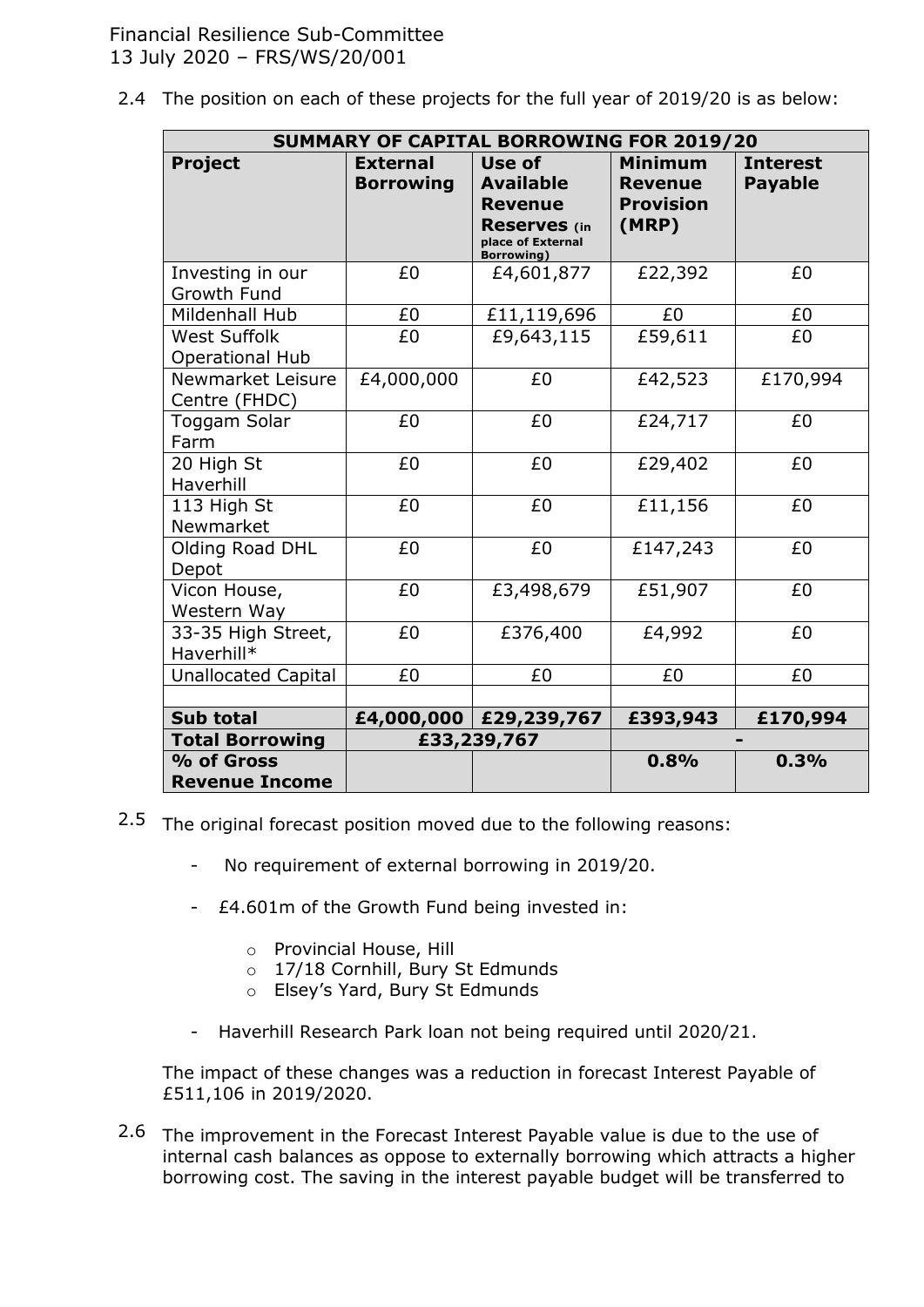the capital financing reserve to be utilised in future budget periods to accommodate any fluctuations/market movements in external borrowing costs.

2.7 As at the end of March 2020 there had been no requirement to borrow externally over and above the £4.0m Barclays loan. Therefore, the only interest payable for the year was the £170,994 relating to this. As at the end of March 2020 a total of £29.2m has been borrowed internally from available cash balances which reflects the council's underlying need to borrow.

#### **3. Borrowing and Income - Proportionality**

- 3.1 The concept of proportionality, alongside that of affordability, is a key consideration when considering funding projects through borrowing.
- 3.2 The costs and risks associated with that borrowing should be looked at as part of the whole financial position of the council in our financial planning and resilience
- 3.3 assessments. Awareness of the scale and relationship with the asset base and revenue delivery is essential to informed decision making.

This relationship and trend between borrowing, asset base and yield (expressed as income as % of net revenue) from the investments that the council has made are laid out in the tables below. These are split by asset type. This table shows that the £63.4m budgeted borrowing would have represented 29.1% of our Long-Term Asset (£217.4m) base. The Council receives around £8m income (gross) from its previous asset investments (as set out below) which represents 16.5% of our total gross revenue income budget.

| 2019/20<br><b>BUDGET</b>           | Asset<br><b>Value</b><br>£m | <b>External</b><br><b>Borrowing</b><br>£m | <b>Borrowing</b><br>as $%$ of<br>Long-Term<br><b>Assets</b><br>(£217.4m) | Annual<br><b>Income</b><br>£m | % Proportion<br>of Total Gross<br><b>Revenue</b><br><b>Income Budget</b> |
|------------------------------------|-----------------------------|-------------------------------------------|--------------------------------------------------------------------------|-------------------------------|--------------------------------------------------------------------------|
| <b>Industrial Units</b>            | £24.2                       | £0.0                                      | $0\%$                                                                    | £2.9                          | $6.0\%$                                                                  |
| <b>Retail Units</b>                | £28.2                       | £0.0                                      | $0\%$                                                                    | £1.3                          | 2.7%                                                                     |
| Land                               | £10.3                       | £0.0                                      | $0\%$                                                                    | £1.0                          | 2.1%                                                                     |
| Solar Farm                         | £13.8                       | £0.0                                      | $0\%$                                                                    | £1.5                          | 3.1%                                                                     |
| Growth Fund                        |                             | £30.6                                     | 14.0%                                                                    | £0.5                          | 1.0%                                                                     |
| West Suffolk<br>Operational<br>Hub |                             | £7.4                                      | 3.4%                                                                     | £0.1                          | 0.2%                                                                     |
| Mildenhall Hub                     |                             | £18.4                                     | 8.4%                                                                     | £0.1                          | 0.2%                                                                     |
| Other                              |                             | £7.0                                      | 3.2%                                                                     | £0.6                          | 1.2%                                                                     |
| <b>TOTAL</b>                       |                             | £63.4                                     | 29.1%                                                                    | £8.0                          | 16.5%                                                                    |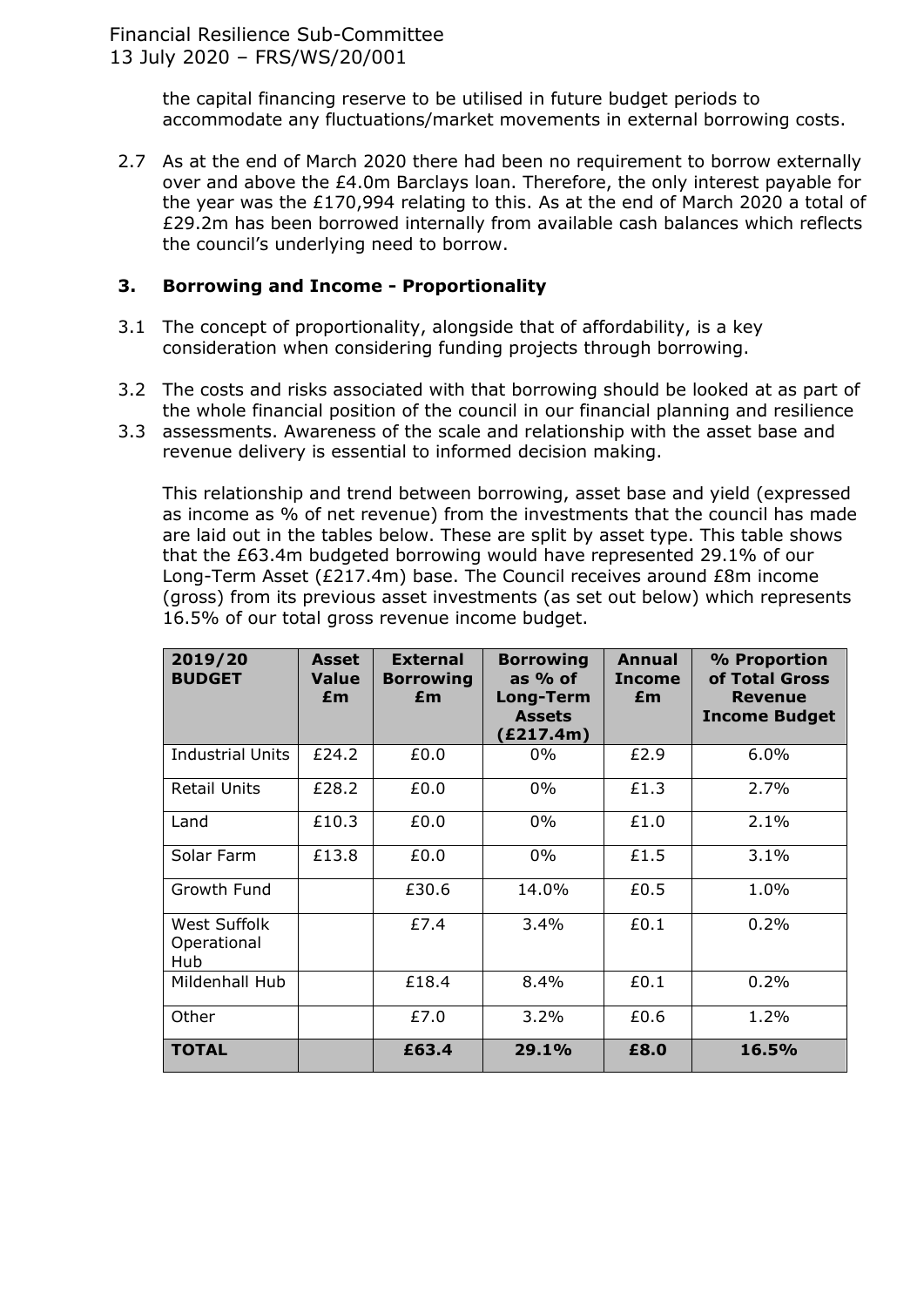Financial Resilience Sub-Committee 13 July 2020 – FRS/WS/20/001

3.4 The final position for the financial year 2019/20 for borrowing and income is laid out below:

| 2019/20                                | <b>Asset</b><br><b>Value</b><br>£m | <b>External</b><br><b>Borrowing</b><br>£m | <b>Borrowing</b><br>as $%$ of<br>Long-Term<br><b>Assets</b><br>(£217.4m) | Annual<br><b>Income</b><br>£m | % Proportion of<br><b>Total WSC</b><br><b>Gross Revenue</b><br><b>Income</b> |
|----------------------------------------|------------------------------------|-------------------------------------------|--------------------------------------------------------------------------|-------------------------------|------------------------------------------------------------------------------|
| Industrial Units                       | £24.2                              | £0.0                                      | $0\%$                                                                    | £2.7                          | $5.2\%$                                                                      |
| <b>Retail Units</b>                    | £31.8                              | £0.0                                      | $0\%$                                                                    | £1.8                          | 3.5%                                                                         |
| Land                                   | £10.3                              | £0.0                                      | $0\%$                                                                    | £0.9                          | 1.9%                                                                         |
| Solar Farm                             | £13.8                              | £0.0                                      | $0\%$                                                                    | £1.6                          | $3.0\%$                                                                      |
| Growth Fund                            |                                    | £0.0                                      | 10.6%                                                                    | £0.0                          | 0.0%                                                                         |
| West Suffolk<br><b>Operational Hub</b> |                                    | £0.0                                      | $0\%$                                                                    | £0.0                          | $0.0\%$                                                                      |
| Mildenhall Hub                         |                                    | £0.0                                      | $0\%$                                                                    | £0.0                          | 0.0%                                                                         |
| Other                                  |                                    | £4.0                                      | 3.2%                                                                     | £0.5                          | 1.0%                                                                         |
| <b>TOTAL</b>                           |                                    | £30.0                                     | 13.8%                                                                    | £7.5                          | 14.5%                                                                        |

3.5 At the end of the year income is slightly below the budget expectations as Industrial and Land rental dipped at the end of the year. The change in % of Gross Revenue Income (based on total gross revenue income budget of £52.0m) is caused by increased forecasts in other income areas (business rates, trade waste).

#### **4. Borrowing and Asset Yields**

- 4.1 Borrowing, whether internally from available cash balances or externally from other institutions, bears a cost which will affect the yield of investments made with that money.
- 4.2 West Suffolk Council makes investment decisions to support its strategic priorities which are not solely focussed on financial return, in line with our agreed Investing in our Growth Agenda Strategy. There are therefore a range of yield returns delivered by these investments that varies from project to project dependant on the wider blended socio-economic returns that these projects give.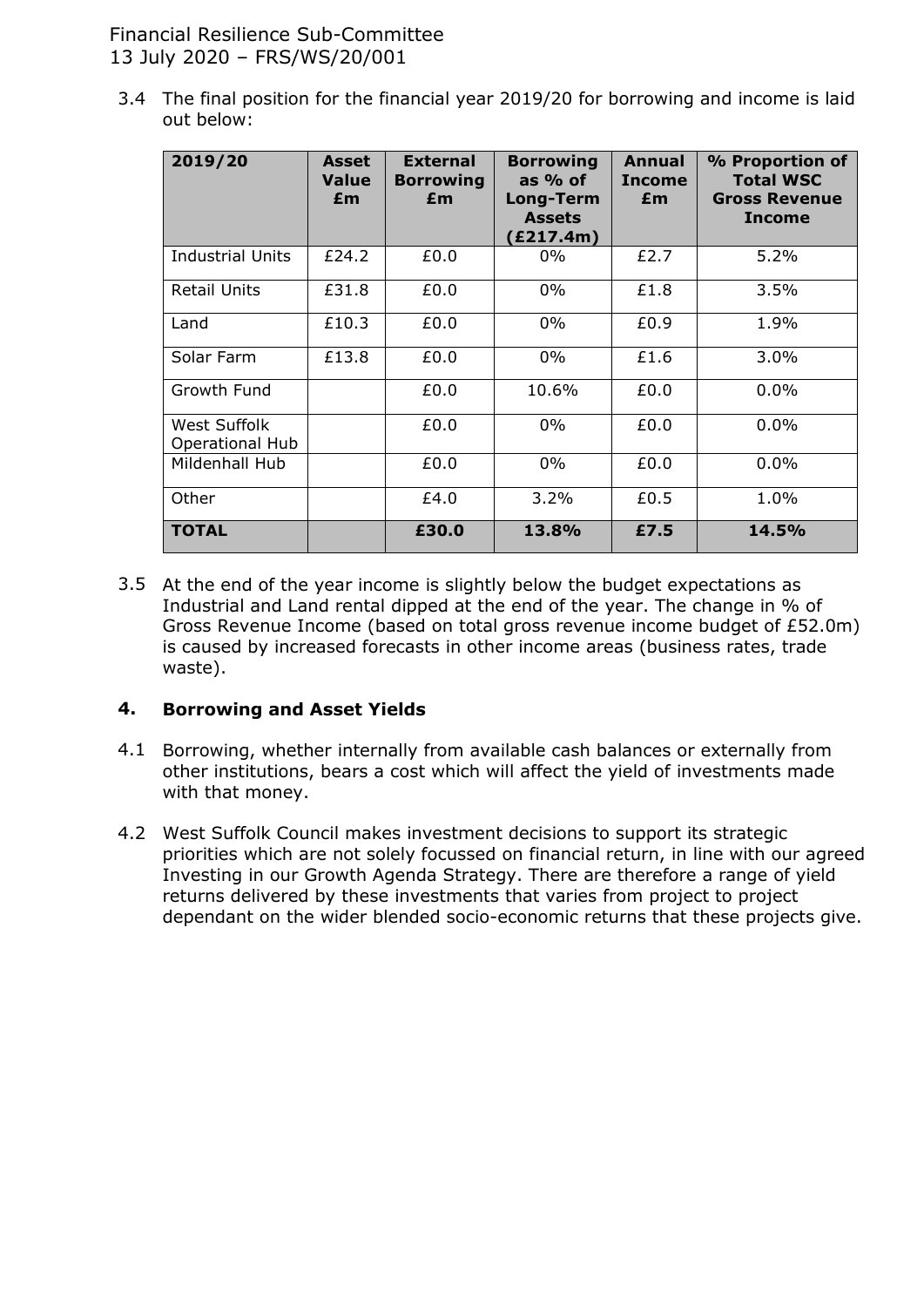Financial Resilience Sub-Committee 13 July 2020 – FRS/WS/20/001

4.3 In order to aid comparison between projects and returns from 'normal' treasury management cash investment (section 2 above), the table below shows the income and net return from the current project portfolio.

| 2019/20<br><b>BUDGET</b>           | <b>Asset</b><br><b>Value</b><br>£m | <b>Borrowing</b><br>£m | Annual<br><b>Income</b><br>£m | <b>Net</b><br><b>Return</b><br>(Excl.<br><b>Borrowing</b><br><b>Costs</b><br>****\ | <b>Net</b><br>Return<br>(Incl.<br><b>Borrowing</b><br>Costs) | Yield<br>$\frac{6}{9}$<br>(E/A) |
|------------------------------------|------------------------------------|------------------------|-------------------------------|------------------------------------------------------------------------------------|--------------------------------------------------------------|---------------------------------|
|                                    | A                                  | B                      | C                             | D                                                                                  | E                                                            | F                               |
| <b>Industrial Units</b>            | £24.2                              | £0.0                   | £2.9                          | £2.4                                                                               | £2.4                                                         | 10.0%                           |
| <b>Retail Units</b>                | £28.2                              | £0.0                   | £1.3                          | £1.1                                                                               | £1.1                                                         | 3.9%                            |
| Land                               | £10.3                              | £0.0                   | £1.0                          | £1.0                                                                               | £1.0                                                         | 9.7%                            |
| Solar Farm                         | £14.4                              | £0.0                   | £1.5                          | £1.1                                                                               | £0.5                                                         | 3.3%                            |
| Growth Fund                        |                                    | £30.6                  | £0.5                          | £0.5                                                                               | £0.2                                                         | 0.5%                            |
| West Suffolk<br>Operational<br>Hub |                                    | £7.4                   | £0.1                          | £0.0                                                                               | £0.0                                                         | 0.0%                            |
| Mildenhall Hub                     |                                    | £18.4                  | £0.0                          | £0.0                                                                               | £0.0                                                         | 0.0%                            |
| Other                              |                                    | £7.0                   | £0.6                          | £0.3                                                                               | £0.1                                                         | 1.4%                            |
| <b>TOTAL</b>                       | £77.1                              | £63.4                  | £8.0                          | £5.6                                                                               | £5.0                                                         | 3.6%                            |

| 2019/20                            | Asset<br><b>Value</b><br>£m | <b>Borrowing</b><br>£m | <b>Annual</b><br><b>Income</b><br>£m | <b>Net</b><br>Return<br>(Excl.<br><b>Borrowing</b><br><b>Costs</b><br>****\ | <b>Net</b><br>Return<br>(Incl.<br><b>Borrowing</b><br>Costs) | Yield<br>$\frac{6}{9}$<br>(E/A) |
|------------------------------------|-----------------------------|------------------------|--------------------------------------|-----------------------------------------------------------------------------|--------------------------------------------------------------|---------------------------------|
|                                    | A                           | B                      | C                                    | D                                                                           | E                                                            | F                               |
| Industrial<br>Units                | £24.2                       | £0.0                   | £2.7                                 | £2.1                                                                        | £2.1                                                         | 8.7%                            |
| <b>Retail Units</b>                | £31.8                       | £0.0                   | £1.8                                 | £1.5                                                                        | £1.5                                                         | 4.7%                            |
| Land                               | £10.3                       | £0.0                   | £0.9                                 | £0.9                                                                        | £0.9                                                         | 8.7%                            |
| Solar Farm                         | £14.4                       | £0.0                   | £1.6                                 | £1.3                                                                        | £0.7                                                         | 4.9%                            |
| Growth Fund                        |                             | £0.0                   | £0.0                                 | £0.0                                                                        | £0.0                                                         | 0.0%                            |
| West Suffolk<br>Operational<br>Hub |                             | £0.0                   | £0.0                                 | £0.0                                                                        | £0.0                                                         | 0.0%                            |
| Mildenhall Hub                     |                             | £0.0                   | £0.0                                 | £0.0                                                                        | £0.0                                                         | 0.0%                            |
| Other                              |                             | £4.0                   | £0.5                                 | £0.3                                                                        | £0.1                                                         | 2.5%                            |
| <b>TOTAL</b>                       | £80.7                       | £4.0                   | £7.5                                 | £6.1                                                                        | £5.3                                                         | 6.2%                            |

**\*\*\*\*** Includes direct operating costs